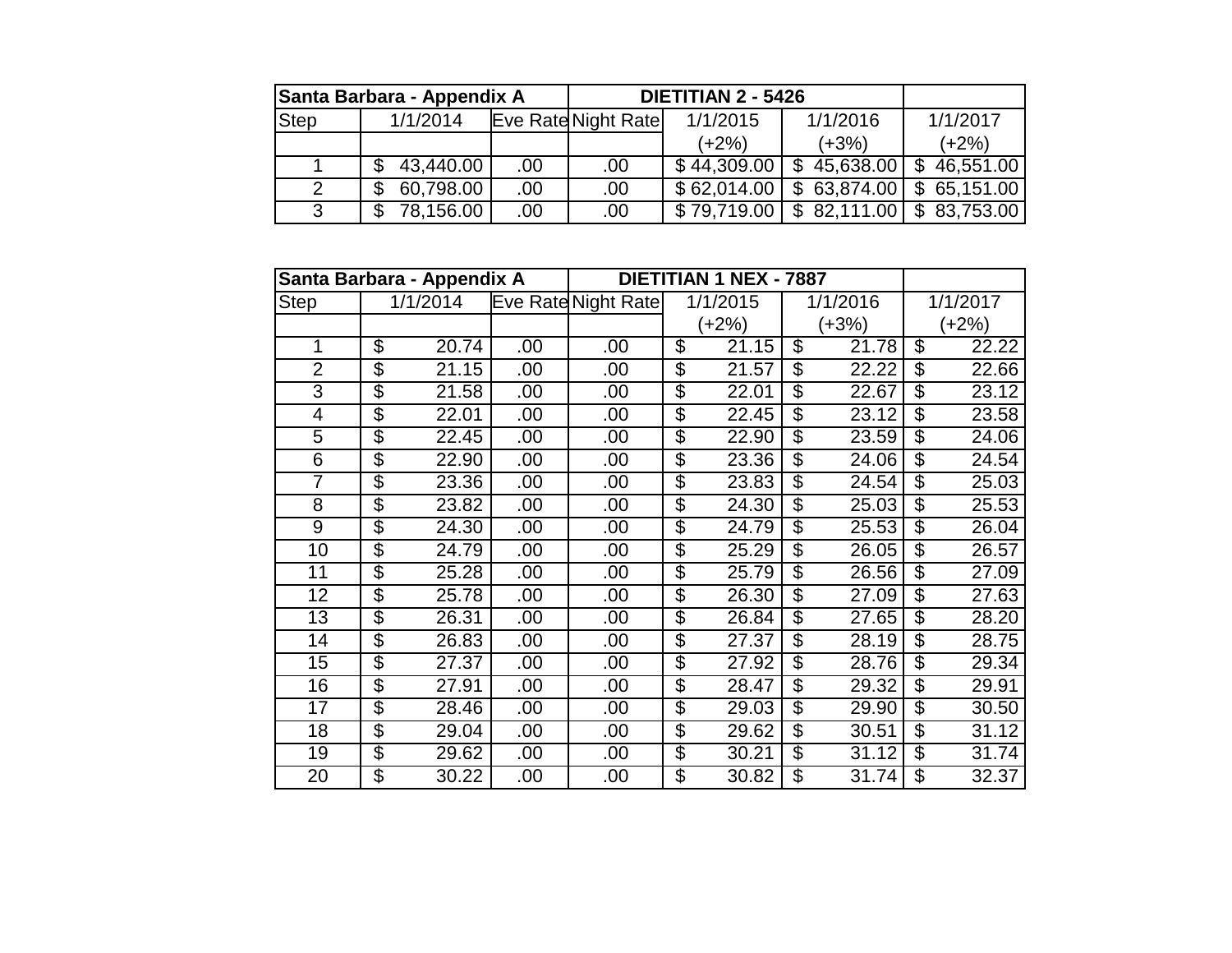| Santa Barbara - Appendix A | <b>CLIN SOCIAL WORKER 1 EX - 7890</b> |     |                     |                 |          |    |          |                |
|----------------------------|---------------------------------------|-----|---------------------|-----------------|----------|----|----------|----------------|
| <b>Step</b>                | 1/1/2014                              |     | Eve Rate Night Rate |                 | 1/1/2015 |    | 1/1/2016 | 1/1/2017       |
|                            |                                       |     |                     |                 | $(+2%)$  |    | $(+3%)$  | $(+2%)$        |
| 1                          | \$<br>3,602.00                        | .00 | .00                 | \$              | 3,674.00 | \$ | 3,784.00 | \$<br>3,860.00 |
| $\overline{2}$             | \$<br>3,675.00                        | .00 | .00                 | \$              | 3,749.00 | \$ | 3,861.00 | \$<br>3,938.00 |
| 3                          | \$<br>3,749.00                        | .00 | .00                 | \$              | 3,824.00 | \$ | 3,939.00 | \$<br>4,018.00 |
| 4                          | \$<br>3,823.00                        | .00 | .00                 | \$              | 3,899.00 | \$ | 4,016.00 | \$<br>4,096.00 |
| 5                          | \$<br>3,900.00                        | .00 | .00                 | \$              | 3,978.00 | \$ | 4,097.00 | \$<br>4,179.00 |
| 6                          | \$<br>3,978.00                        | .00 | .00.                | \$              | 4,058.00 | \$ | 4,180.00 | \$<br>4,264.00 |
| 7                          | \$<br>4,057.00                        | .00 | .00                 | \$              | 4,138.00 | \$ | 4,262.00 | \$<br>4,347.00 |
| 8                          | \$<br>4,138.00                        | .00 | .00                 | \$              | 4,221.00 | \$ | 4,348.00 | \$<br>4,435.00 |
| 9                          | \$<br>4,220.00                        | .00 | .00                 | \$              | 4,304.00 | \$ | 4,433.00 | \$<br>4,522.00 |
| 10                         | \$<br>4,306.00                        | .00 | .00.                | \$              | 4,392.00 | \$ | 4,524.00 | \$<br>4,614.00 |
| 11                         | \$<br>4,392.00                        | .00 | .00                 | \$              | 4,480.00 | \$ | 4,614.00 | \$<br>4,706.00 |
| 12                         | \$<br>4,480.00                        | .00 | .00                 | \$              | 4,570.00 | S  | 4,707.00 | \$<br>4,801.00 |
| 13                         | \$<br>4,570.00                        | .00 | .00                 | \$              | 4,661.00 | \$ | 4,801.00 | \$<br>4,897.00 |
| 14                         | \$<br>4,660.00                        | .00 | .00                 | \$              | 4,753.00 | \$ | 4,896.00 | \$<br>4,994.00 |
| 15                         | \$<br>4,754.00                        | .00 | .00                 | $\overline{\$}$ | 4,849.00 | \$ | 4,994.00 | \$<br>5,094.00 |
| 16                         | \$<br>4,850.00                        | .00 | .00                 | \$              | 4,947.00 | \$ | 5,095.00 | \$<br>5,197.00 |
| 17                         | \$<br>4,945.00                        | .00 | .00                 | \$              | 5,044.00 | \$ | 5,195.00 | \$<br>5,299.00 |
| 18                         | \$<br>5,044.00                        | .00 | .00                 | \$              | 5,145.00 | \$ | 5,299.00 | \$<br>5,405.00 |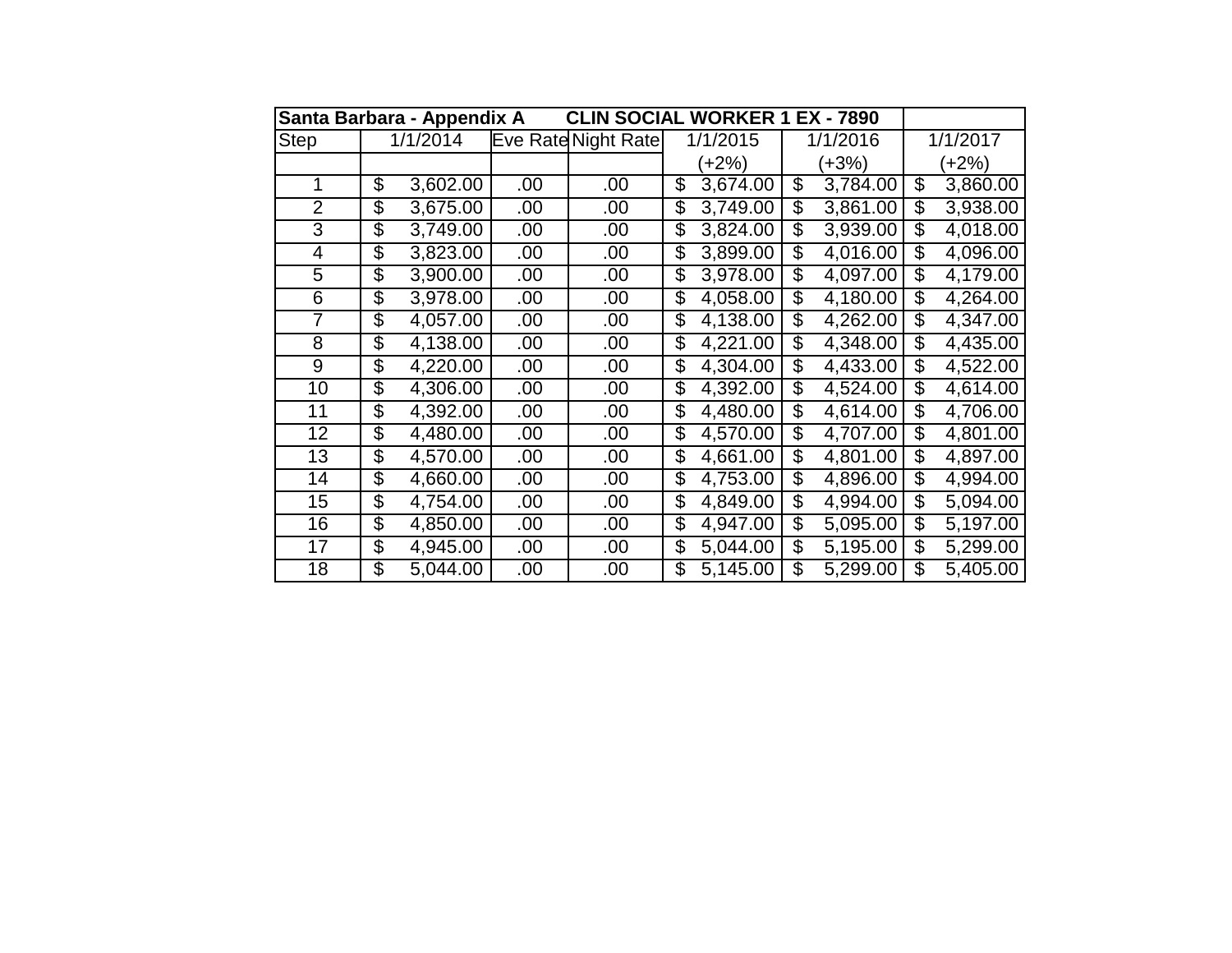|                | Santa Barbara - Appendix A |                       |     |                     |          | <b>PHARMACIST SR NEX - 7933</b> |             |             |
|----------------|----------------------------|-----------------------|-----|---------------------|----------|---------------------------------|-------------|-------------|
| <b>Step</b>    |                            | $\frac{1}{1}$ /1/2014 |     | Eve Rate Night Rate | 1/1/2015 |                                 | 1/1/2016    | 1/1/2017    |
|                |                            |                       |     |                     |          | $(+2%)$                         | $(+3%)$     | $(+2%)$     |
|                | \$                         | 51.55                 | .00 | .00                 | \$       | 52.58                           | \$<br>54.16 | \$<br>55.24 |
| $\overline{2}$ | \$                         | 52.59                 | .00 | .00                 | \$       | 53.64                           | \$<br>55.25 | \$<br>56.36 |
| 3              | \$                         | 53.63                 | .00 | .00                 | \$       | 54.70                           | \$<br>56.34 | \$<br>57.47 |
| 4              | \$                         | 54.72                 | .00 | .00                 | \$       | 55.81                           | \$<br>57.48 | \$<br>58.63 |
| 5              | $\overline{\$}$            | 55.82                 | .00 | .00                 | \$       | 56.94                           | \$<br>58.65 | \$<br>59.82 |
| 6              | \$                         | 56.93                 | .00 | .00                 | \$       | 58.07                           | \$<br>59.81 | \$<br>61.01 |
| 7              | \$                         | 58.06                 | .00 | .00                 | \$       | 59.22                           | \$<br>61.00 | \$<br>62.22 |
| 8              | \$                         | 59.23                 | .00 | .00                 | \$       | 60.41                           | \$<br>62.22 | \$<br>63.46 |
| 9              | \$                         | 60.41                 | .00 | .00                 | \$       | 61.62                           | \$<br>63.47 | \$<br>64.74 |
| 10             | \$                         | 61.62                 | .00 | .00                 | \$       | 62.85                           | \$<br>64.74 | \$<br>66.03 |
| 11             | \$                         | 62.86                 | .00 | .00                 | \$       | 64.12                           | \$<br>66.04 | \$<br>67.36 |

|             | Santa Barbara - Appendix A |      | <b>STAFF PHARMACIST 1 NEX - 7963</b> |                          |          |                |          |             |
|-------------|----------------------------|------|--------------------------------------|--------------------------|----------|----------------|----------|-------------|
| <b>Step</b> | 1/1/2014                   |      | Eve Rate Night Rate                  |                          | 1/1/2015 |                | 1/1/2016 | 1/1/2017    |
|             |                            |      |                                      | $(+2%)$                  |          | (+3%)          |          | $(+2%)$     |
|             | \$<br>48.91                | .00. | .00.                                 | \$                       | 49.89    | \$             | 51.39    | \$<br>52.42 |
| 2           | \$<br>49.90                | .00  | .00                                  | $\overline{\mathcal{G}}$ | 50.90    | \$             | 52.43    | \$<br>53.48 |
| 3           | \$<br>50.90                | .00  | .00.                                 | \$                       | 51.92    | \$             | 53.48    | \$<br>54.55 |
| 4           | \$<br>51.92                | .00  | .00.                                 | \$                       | 52.96    | \$             | 54.55    | \$<br>55.64 |
| 5           | \$<br>52.96                | .00  | .00                                  | \$                       | 54.02    | \$             | 55.64    | \$<br>56.75 |
| 6           | \$<br>54.00                | .00  | .00                                  | $\overline{\mathcal{G}}$ | 55.08    | \$             | 56.73    | \$<br>57.86 |
| 7           | \$<br>55.08                | .00  | .00                                  | \$                       | 56.18    | \$             | 57.87    | \$<br>59.03 |
| 8           | \$<br>56.19                | .00  | .00                                  | \$                       | 57.31    | \$             | 59.03    | \$<br>60.21 |
| 9           | \$<br>57.31                | .00. | .00.                                 | \$                       | 58.46    | \$             | 60.21    | \$<br>61.41 |
| 10          | \$<br>58.46                | .00  | .00.                                 | \$                       | 59.63    | \$             | 61.42    | \$<br>62.65 |
| 11          | \$<br>59.63                | .00  | .00                                  | \$                       | 60.82    | \$             | 62.64    | \$<br>63.89 |
| 12          | \$<br>60.82                | .00  | .00                                  | \$                       | 62.04    | $\mathfrak{L}$ | 63.90    | \$<br>65.18 |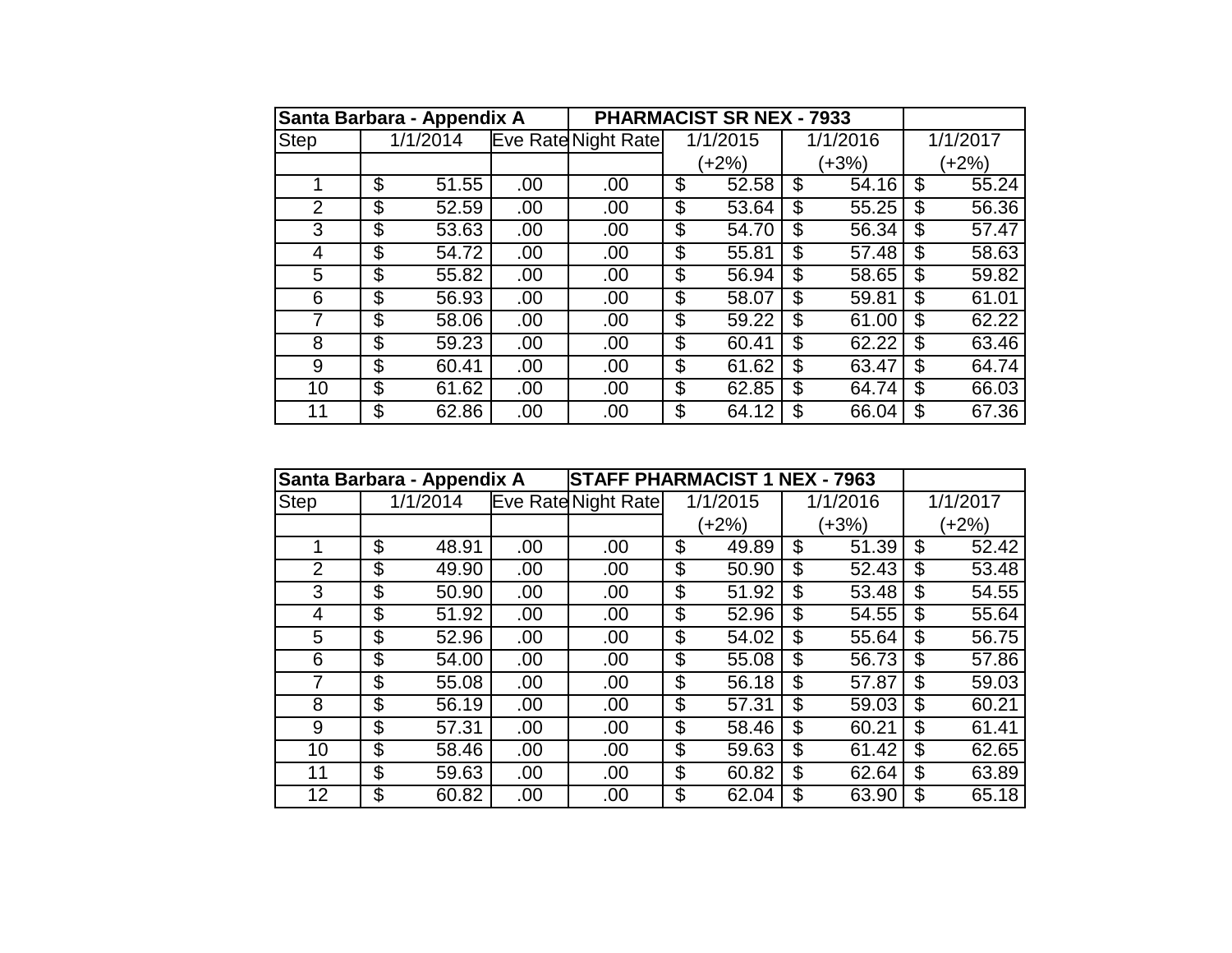|                 | Santa Barbara - Appendix A |                       |     |                     |                          | <b>CLIN LAB SCI - 8940</b> |                          |          |                          |          |
|-----------------|----------------------------|-----------------------|-----|---------------------|--------------------------|----------------------------|--------------------------|----------|--------------------------|----------|
| <b>Step</b>     |                            | $\frac{1}{1}$ /1/2014 |     | Eve Rate Night Rate |                          | 1/1/2015                   |                          | 1/1/2016 |                          | 1/1/2017 |
|                 |                            |                       |     |                     |                          | $(+2%)$                    |                          | $(+3%)$  | $(+2%)$                  |          |
| 1               | $\overline{\mathcal{G}}$   | 31.05                 | .22 | .22                 | \$                       | 31.67                      | \$                       | 32.62    | \$                       | 33.27    |
| $\overline{2}$  | \$                         | 31.67                 | .22 | .22                 | \$                       | 32.30                      | \$                       | 33.27    | \$                       | 33.94    |
| $\overline{3}$  | \$                         | 32.31                 | .22 | .22                 | $\overline{\$}$          | 32.96                      | \$                       | 33.95    | \$                       | 34.63    |
| 4               | \$                         | 32.96                 | .22 | .22                 | $\overline{\$}$          | 33.62                      | \$                       | 34.63    | \$                       | 35.32    |
| $\overline{5}$  | \$                         | 33.61                 | .22 | .22                 | \$                       | 34.28                      | \$                       | 35.31    | \$                       | 36.02    |
| 6               | \$                         | 34.29                 | .22 | .22                 | \$                       | 34.98                      | $\overline{\mathcal{S}}$ | 36.03    | $\overline{\mathcal{S}}$ | 36.75    |
| 7               | \$                         | 34.98                 | .22 | .22                 | \$                       | 35.68                      | \$                       | 36.75    | \$                       | 37.49    |
| $\overline{8}$  | \$                         | 35.67                 | .22 | .22                 | $\overline{\$}$          | 36.38                      | \$                       | 37.47    | $\overline{\mathcal{S}}$ | 38.22    |
| $\overline{9}$  | \$                         | 36.39                 | .22 | .22                 | \$                       | 37.12                      | \$                       | 38.23    | \$                       | 38.99    |
| 10              | \$                         | 37.12                 | .22 | .22                 | \$                       | 37.86                      | \$                       | 39.00    | \$                       | 39.78    |
| 11              | \$                         | 37.86                 | .22 | .22                 | \$                       | 38.62                      | \$                       | 39.78    | \$                       | 40.58    |
| $\overline{12}$ | $\overline{\$}$            | 38.62                 | .22 | .22                 | $\overline{\$}$          | 39.39                      | \$                       | 40.57    | $\overline{\$}$          | 41.38    |
| $\overline{13}$ | \$                         | 39.38                 | .22 | .22                 | $\overline{\mathcal{G}}$ | 40.17                      | $\overline{\mathcal{S}}$ | 41.38    | \$                       | 42.21    |
| $\overline{14}$ | \$                         | 40.19                 | .22 | .22                 | \$                       | 40.99                      | \$                       | 42.22    | \$                       | 43.06    |
| $\overline{15}$ | \$                         | 40.99                 | .22 | .22                 | \$                       | 41.81                      | \$                       | 43.06    | \$                       | 43.92    |
| $\overline{16}$ | \$                         | 41.81                 | .22 | .22                 | \$                       | 42.65                      | \$                       | 43.93    | \$                       | 44.81    |
| 17              | \$                         | 42.65                 | .22 | .22                 | $\overline{\mathcal{G}}$ | 43.50                      | \$                       | 44.81    | \$                       | 45.71    |
| $\overline{18}$ | \$                         | 43.50                 | .22 | .22                 | \$                       | 44.37                      | $\overline{\mathcal{S}}$ | 45.70    | \$                       | 46.61    |
| $\overline{19}$ | $\overline{\mathcal{G}}$   | 44.38                 | .22 | .22                 | \$                       | 45.27                      | \$                       | 46.63    | $\overline{\mathcal{S}}$ | 47.56    |
| 20              | \$                         | 45.26                 | .22 | .22                 | $\overline{\mathcal{G}}$ | 46.17                      | $\overline{\mathcal{S}}$ | 47.56    | $\overline{\mathcal{S}}$ | 48.51    |

| Santa Barbara - Appendix A |   |          |     |                            | <b>CLIN LAB SCI PD-8956</b> |          |  |          |  |          |
|----------------------------|---|----------|-----|----------------------------|-----------------------------|----------|--|----------|--|----------|
| <b>Step</b>                |   | 1/1/2014 |     | <b>Eve Rate Night Rate</b> |                             | 1/1/2015 |  | 1/1/2016 |  | 1/1/2017 |
|                            |   |          |     |                            |                             | (+2%)    |  | (+3%)    |  | (+2%)    |
|                            | J | 38.22    | .00 | .00                        |                             | 38.98    |  | 40.15    |  | 40.95    |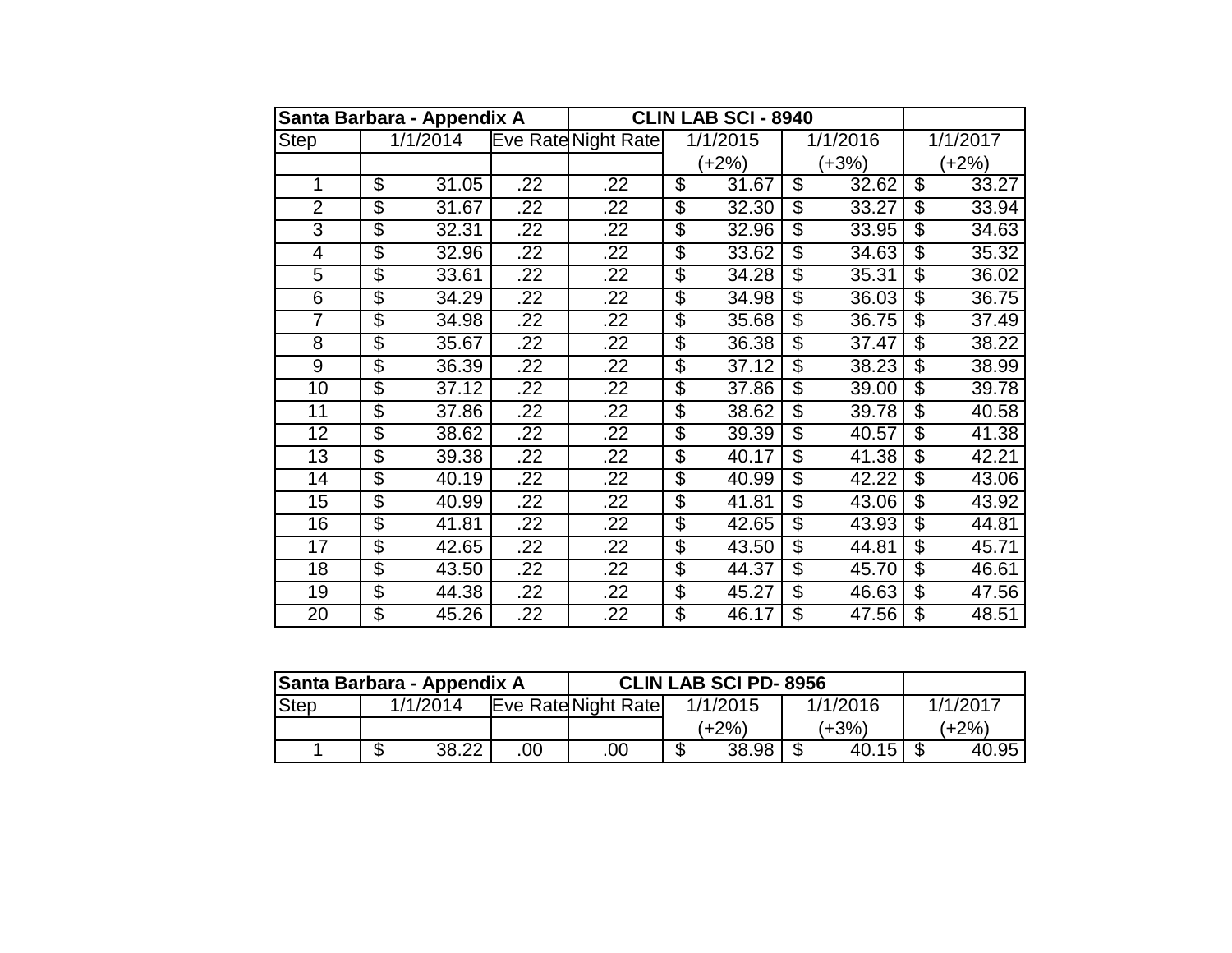| Santa Barbara - Appendix A |                                  |          |      |                     |                          | <b>PHYSCN AST-9203</b> |                          |          |                          |          |
|----------------------------|----------------------------------|----------|------|---------------------|--------------------------|------------------------|--------------------------|----------|--------------------------|----------|
| <b>Step</b>                |                                  | 1/1/2014 |      | Eve Rate Night Rate |                          | 1/1/2015               |                          | 1/1/2016 |                          | 1/1/2017 |
|                            |                                  |          |      |                     | (+2%)<br>(+3%)           |                        |                          | (+2%)    |                          |          |
| 1                          | $\overline{\$}$                  | 39.94    | .00  | .00                 | $\overline{\$}$          | 40.74                  | $\overline{\mathcal{S}}$ | 41.96    | $\overline{\mathcal{S}}$ | 42.80    |
| $\overline{2}$             | $\overline{\boldsymbol{\theta}}$ | 40.73    | .00  | .00                 | \$                       | 41.54                  | \$                       | 42.79    | \$                       | 43.65    |
| $\overline{3}$             | $\overline{\$}$                  | 41.55    | .00  | .00                 | $\overline{\$}$          | 42.38                  | $\overline{\mathcal{S}}$ | 43.65    | $\overline{\mathcal{S}}$ | 44.52    |
| $\overline{4}$             | $\overline{\$}$                  | 42.38    | .00  | .00                 | \$                       | 43.23                  | $\overline{\mathcal{S}}$ | 44.53    | $\overline{\mathcal{S}}$ | 45.42    |
| $\overline{5}$             | $\overline{\mathcal{S}}$         | 43.22    | .00  | .00                 | $\overline{\$}$          | 44.08                  | $\overline{\$}$          | 45.40    | $\overline{\mathcal{S}}$ | 46.31    |
| 6                          | $\overline{\$}$                  | 44.10    | .00  | .00                 | \$                       | 44.98                  | $\overline{\mathcal{S}}$ | 46.33    | $\overline{\mathcal{S}}$ | 47.26    |
| 7                          | $\overline{\$}$                  | 44.97    | .00  | .00                 | $\overline{\$}$          | 45.87                  | $\overline{\mathcal{S}}$ | 47.25    | \$                       | 48.20    |
| $\overline{8}$             | $\overline{\$}$                  | 45.87    | .00  | .00                 | \$                       | 46.79                  | S                        | 48.19    | $\overline{\mathcal{S}}$ | 49.15    |
| $\overline{9}$             | $\overline{\$}$                  | 46.78    | .00  | .00                 | \$                       | 47.72                  | $\overline{\mathbb{S}}$  | 49.15    | $\overline{\mathbb{S}}$  | 50.13    |
| 10                         | $\overline{\$}$                  | 47.72    | .00. | .00                 | $\overline{\$}$          | 48.67                  | S                        | 50.13    | $\overline{\mathcal{S}}$ | 51.13    |
| 11                         | $\overline{\mathcal{S}}$         | 48.67    | .00  | .00                 | $\overline{\$}$          | 49.64                  | $\overline{\mathbb{S}}$  | 51.13    | $\overline{\mathbb{S}}$  | 52.15    |
| 12                         | $\overline{\$}$                  | 49.64    | .00  | .00                 | $\overline{\mathcal{G}}$ | 50.63                  | S                        | 52.15    | S                        | 53.19    |
| 13                         | $\overline{\mathcal{S}}$         | 50.64    | .00  | .00                 | $\overline{\mathcal{G}}$ | 51.65                  | S                        | 53.20    | $\mathfrak{S}$           | 54.26    |
| $\overline{14}$            | $\overline{\$}$                  | 51.67    | .00  | .00                 | \$                       | 52.70                  | $\overline{\mathcal{S}}$ | 54.28    | $\overline{\mathcal{S}}$ | 55.37    |
| $\overline{15}$            | $\overline{\mathcal{S}}$         | 52.69    | .00. | .00                 | $\overline{\$}$          | 53.74                  | $\overline{\mathbb{S}}$  | 55.35    | $\overline{\mathcal{S}}$ | 56.46    |
| 16                         | $\overline{\$}$                  | 53.74    | .00. | .00                 | \$                       | 54.81                  | S                        | 56.45    | S                        | 57.58    |
| 17                         | $\overline{\mathcal{G}}$         | 54.81    | .00  | .00                 | $\overline{\mathcal{G}}$ | 55.91                  | $\mathcal{L}$            | 57.59    | \$                       | 58.74    |
| 18                         | $\overline{\mathcal{S}}$         | 55.91    | .00  | .00                 | \$                       | 57.03                  | $\overline{\mathcal{S}}$ | 58.74    | $\overline{\mathcal{S}}$ | 59.91    |
| 19                         | $\overline{\$}$                  | 57.01    | .00  | .00                 | $\overline{\$}$          | 58.15                  | $\overline{\$}$          | 59.89    | $\overline{\$}$          | 61.09    |
| 20                         | \$                               | 58.15    | .00. | .00                 | \$                       | 59.31                  | $\overline{\mathbb{S}}$  | 61.09    | S                        | 62.31    |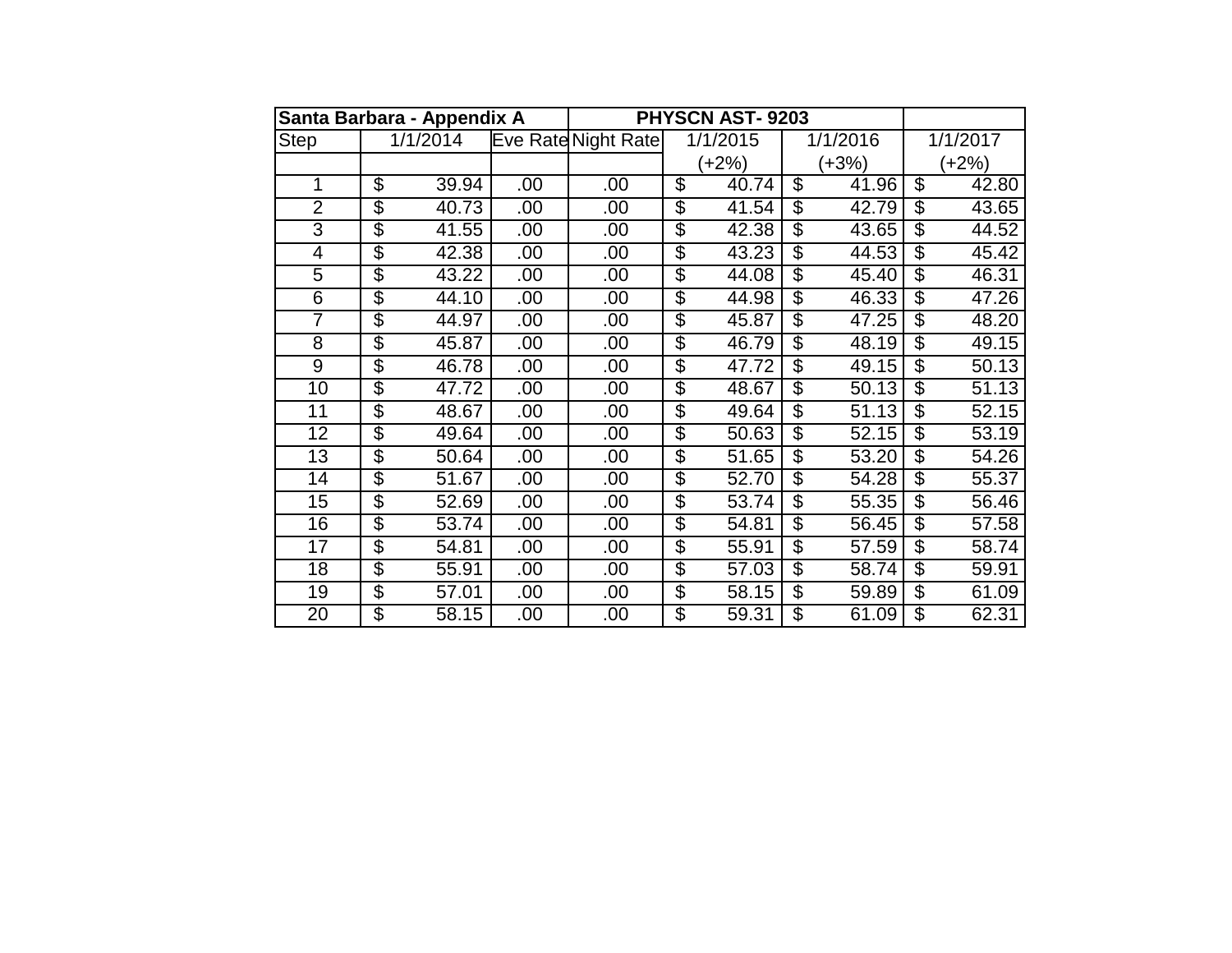|                 | Santa Barbara - Appendix A |          |      | <b>CLIN SOCIAL WORKER 3 - 9313</b> |    |                        |                          |          |    |          |
|-----------------|----------------------------|----------|------|------------------------------------|----|------------------------|--------------------------|----------|----|----------|
| <b>Step</b>     |                            | 1/1/2014 |      | Eve Rate Night Rate                |    | 1/1/2015               |                          | 1/1/2016 |    | 1/1/2017 |
|                 |                            |          |      |                                    |    | $(+2%)$                |                          | $(+3%)$  |    | $(+2%)$  |
| 1               | \$                         | 4,588.00 | .00  | .00                                | \$ | 4,680.00               | \$                       | 4,820.00 | \$ | 4,916.00 |
| $\overline{2}$  | \$                         | 4,679.00 | .00  | .00                                | \$ | 4,773.00               | \$                       | 4,916.00 | \$ | 5,014.00 |
| 3               | \$                         | 4,772.00 | .00  | .00                                | \$ | 4,867.00               | \$                       | 5,013.00 | \$ | 5,113.00 |
| 4               | \$                         | 4,867.00 | .00  | .00                                | \$ | 4,964.00               | \$                       | 5,113.00 | \$ | 5,215.00 |
| $\overline{5}$  | \$                         | 4,965.00 | .00  | .00                                | \$ | 5,064.00               | \$                       | 5,216.00 | \$ | 5,320.00 |
| 6               | \$                         | 5,066.00 | .00. | .00                                | \$ | 5,167.00               | \$                       | 5,322.00 | \$ | 5,428.00 |
| $\overline{7}$  | \$                         | 5,166.00 | .00  | .00                                | \$ | 5,269.00               | $\overline{\mathcal{S}}$ | 5,427.00 | \$ | 5,536.00 |
| 8               | \$                         | 5,270.00 | .00  | .00                                | \$ | 5,375.00               | \$                       | 5,536.00 | \$ | 5,647.00 |
| 9               | \$                         | 5,374.00 | .00  | .00                                | \$ | 5,481.00               | \$                       | 5,645.00 | \$ | 5,758.00 |
| 10              | \$                         | 5,482.00 | .00  | .00                                | \$ | 5,592.00               | \$                       | 5,760.00 | \$ | 5,875.00 |
| 11              | \$                         | 5,590.00 | .00  | .00                                | \$ | $\overline{5,70}$ 2.00 | \$                       | 5,873.00 | \$ | 5,990.00 |
| $\overline{12}$ | \$                         | 5,702.00 | .00  | .00                                | \$ | 5,816.00               | \$                       | 5,990.00 | \$ | 6,110.00 |
| 13              | \$                         | 5,817.00 | .00  | .00                                | \$ | 5,933.00               | \$                       | 6,111.00 | \$ | 6,233.00 |
| 14              | \$                         | 5,932.00 | .00  | .00                                | \$ | 6,051.00               | \$                       | 6,233.00 | \$ | 6,358.00 |
| 15              | $\overline{\mathcal{E}}$   | 6,052.00 | .00  | .00                                | \$ | 6,173.00               | \$                       | 6,358.00 | \$ | 6,485.00 |
| 16              | \$                         | 6,172.00 | .00  | .00                                | \$ | 6,295.00               | \$                       | 6,484.00 | \$ | 6,614.00 |
| 17              | \$                         | 6,296.00 | .00  | .00                                | \$ | 6,422.00               | \$                       | 6,615.00 | \$ | 6,747.00 |
| 18              | \$                         | 6,422.00 | .00  | .00                                | \$ | 6,550.00               | \$                       | 6,747.00 | \$ | 6,882.00 |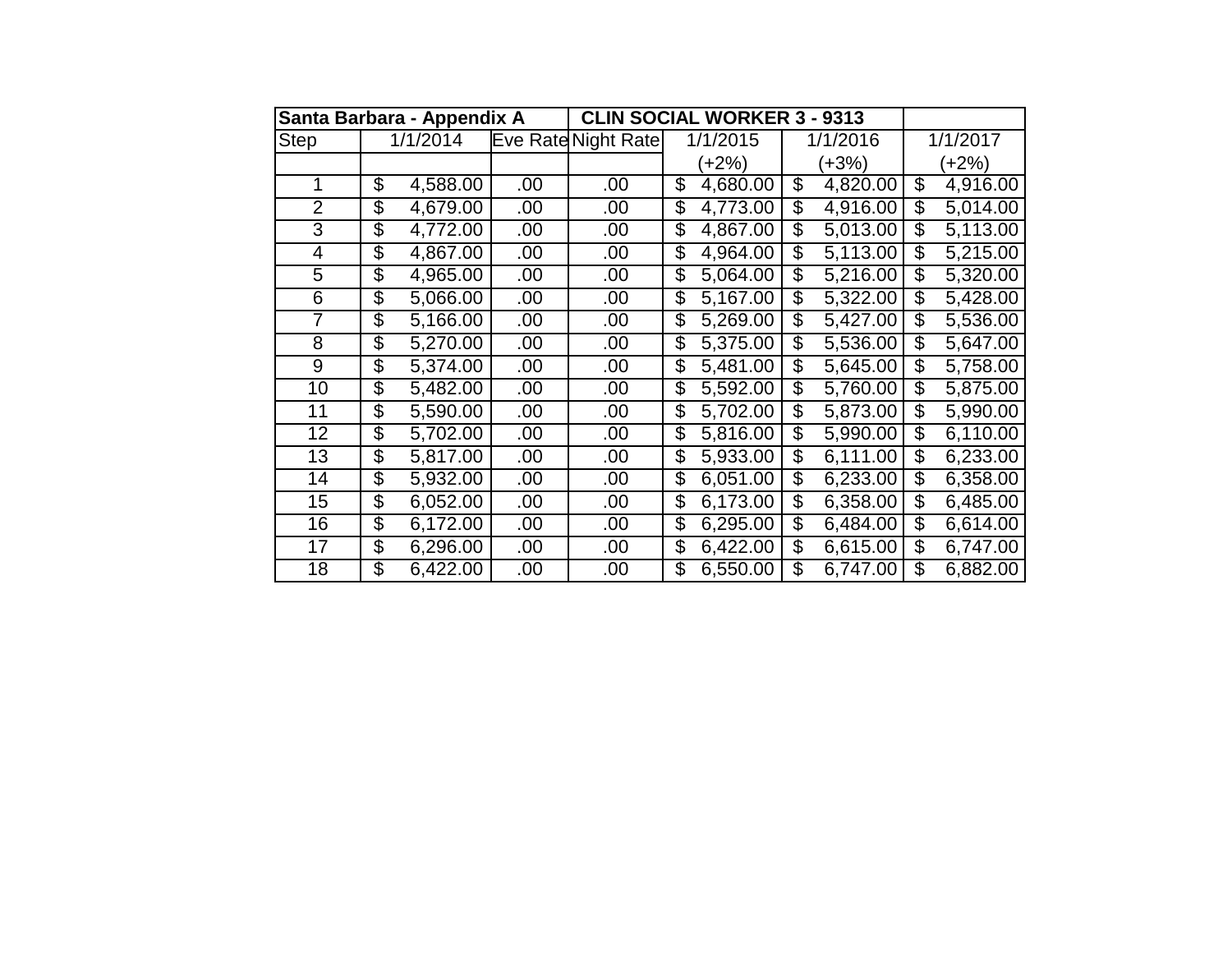|                 | Santa Barbara - Appendix A           |      |                     | <b>CLIN SOCIAL WORKER 2 - 9314</b> |                                      |                |  |  |  |
|-----------------|--------------------------------------|------|---------------------|------------------------------------|--------------------------------------|----------------|--|--|--|
| <b>Step</b>     | 1/1/2014                             |      | Eve Rate Night Rate | 1/1/2015                           | 1/1/2016                             | 1/1/2017       |  |  |  |
|                 |                                      |      |                     | $(+2%)$                            | $(+3%)$                              | $(+2%)$        |  |  |  |
| 1               | \$<br>4,141.00                       | .00  | .00                 | \$<br>4,224.00                     | $\overline{\mathcal{S}}$<br>4,351.00 | \$<br>4,438.00 |  |  |  |
| $\overline{2}$  | \$<br>4,224.00                       | .00  | .00                 | \$<br>4,308.00                     | \$<br>4,437.00                       | \$<br>4,526.00 |  |  |  |
| 3               | 4,308.00<br>\$                       | .00  | .00                 | \$<br>4,394.00                     | \$<br>4,526.00                       | \$<br>4,617.00 |  |  |  |
| 4               | \$<br>4,394.00                       | .00  | .00                 | \$<br>4,482.00                     | \$<br>4,616.00                       | \$<br>4,708.00 |  |  |  |
| $\overline{5}$  | \$<br>4,484.00                       | .00  | .00                 | \$<br>4,574.00                     | \$<br>4,711.00                       | \$<br>4,805.00 |  |  |  |
| 6               | \$<br>4,571.00                       | .00. | .00                 | \$<br>4,662.00                     | \$<br>$\sqrt{4,802.00}$              | \$<br>4,898.00 |  |  |  |
| $\overline{7}$  | \$<br>4,662.00                       | .00  | .00                 | $\overline{\$}$<br>4,755.00        | \$<br>4,898.00                       | 4,996.00<br>\$ |  |  |  |
| 8               | \$<br>4,757.00                       | .00  | .00                 | \$<br>4,852.00                     | \$<br>4,998.00                       | \$<br>5,098.00 |  |  |  |
| 9               | \$<br>4,851.00                       | .00  | .00                 | \$<br>4,948.00                     | \$<br>5,096.00                       | \$<br>5,198.00 |  |  |  |
| 10              | \$<br>4,947.00                       | .00  | .00                 | 5,046.00<br>\$                     | \$<br>5,197.00                       | \$<br>5,301.00 |  |  |  |
| 11              | \$<br>5,048.00                       | .00  | .00                 | \$<br>5,149.00                     | \$<br>5,303.00                       | \$<br>5,409.00 |  |  |  |
| $\overline{12}$ | \$<br>5,149.00                       | .00  | .00                 | \$<br>5,252.00                     | 5,410.00<br>\$                       | 5,518.00<br>\$ |  |  |  |
| 13              | \$<br>5,252.00                       | .00  | .00                 | \$<br>5,357.00                     | \$<br>5,518.00                       | \$<br>5,628.00 |  |  |  |
| 14              | \$<br>5,356.00                       | .00  | .00                 | \$<br>5,463.00                     | \$<br>5,627.00                       | \$<br>5,740.00 |  |  |  |
| 15              | $\overline{\mathcal{E}}$<br>5,464.00 | .00  | .00                 | \$<br>5,573.00                     | \$<br>5,740.00                       | \$<br>5,855.00 |  |  |  |
| 16              | \$<br>5,572.00                       | .00  | .00                 | 5,683.00<br>\$                     | \$<br>5,853.00                       | 5,970.00<br>\$ |  |  |  |
| 17              | \$<br>5,684.00                       | .00  | .00                 | \$<br>5,798.00                     | \$<br>5,972.00                       | \$<br>6,091.00 |  |  |  |
| 18              | \$<br>5,797.00                       | .00  | .00                 | 5,913.00<br>\$                     | \$<br>6,090.00                       | \$<br>6,212.00 |  |  |  |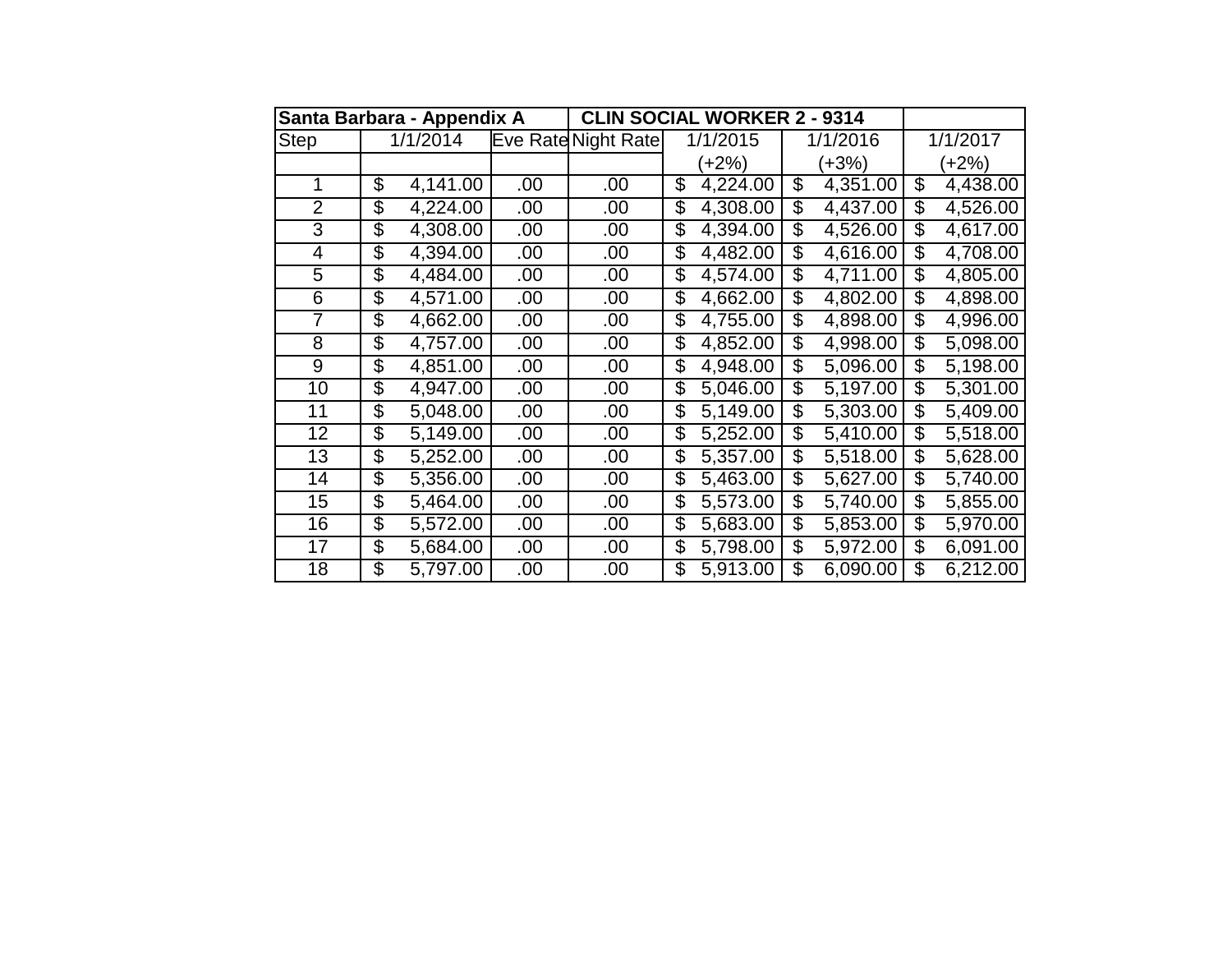|                 | Santa Barbara - Appendix A |     |                            | PSYCHOLOGIST 2 - 9383       |                                      |                                      |
|-----------------|----------------------------|-----|----------------------------|-----------------------------|--------------------------------------|--------------------------------------|
| <b>Step</b>     | 1/1/2014                   |     | <b>Eve Rate Night Rate</b> | 1/1/2015                    | 1/1/2016                             | 1/1/2017                             |
|                 |                            |     |                            | $(+2%)$                     | $(+3%)$                              | $(+2%)$                              |
| 1               | \$5,275.68                 | .00 | .00                        | \$<br>5,381.00              | $\overline{\mathcal{S}}$<br>5,542.00 | $\overline{\mathcal{S}}$<br>5,653.00 |
| $\overline{2}$  | \$5,380.08                 | .00 | .00                        | \$<br>5,488.00              | \$<br>5,653.00                       | \$<br>5,766.00                       |
| 3               | \$5,487.96                 | .00 | .00                        | \$<br>5,598.00              | $\overline{\mathcal{S}}$<br>5,766.00 | $\overline{\mathcal{G}}$<br>5,881.00 |
| 4               | \$5,599.32                 | .00 | .00                        | \$<br>5,711.00              | \$<br>5,882.00                       | \$<br>6,000.00                       |
| 5               | \$5,712.42                 | .00 | .00                        | 5,827.00<br>\$              | \$<br>6,002.00                       | \$<br>6,122.00                       |
| 6               | \$5,827.26                 | .00 | .00                        | \$<br>5,944.00              | \$<br>6,122.00                       | \$<br>6,244.00                       |
| 7               | \$5,943.84                 | .00 | .00                        | \$<br>6,063.00              | $\overline{\$}$<br>6,245.00          | $\overline{\$}$<br>6,370.00          |
| $\overline{8}$  | \$6,062.16                 | .00 | .00                        | \$<br>6,183.00              | \$<br>6,368.00                       | \$<br>6,495.00                       |
| $\overline{9}$  | \$6,185.70                 | .00 | .00                        | 6,309.00<br>\$              | \$<br>6,498.00                       | \$<br>6,628.00                       |
| 10              | \$6,309.24                 | .00 | .00                        | \$<br>6,435.00              | \$<br>6,628.00                       | $\overline{\mathcal{S}}$<br>6,761.00 |
| $\overline{11}$ | \$6,434.52                 | .00 | .00                        | $\overline{\$}$<br>6,563.00 | $\overline{\$}$<br>6,760.00          | $\overline{\$}$<br>6,895.00          |
| 12              | \$6,563.28                 | .00 | .00                        | \$<br>6,695.00              | $\overline{\mathbb{S}}$<br>6,896.00  | $\overline{\mathcal{S}}$<br>7,034.00 |
| 13              | \$6,693.78                 | .00 | .00                        | \$<br>6,828.00              | \$<br>7,033.00                       | \$<br>7,174.00                       |
| 14              | \$6,827.76                 | .00 | .00                        | \$<br>6,964.00              | \$<br>7,173.00                       | \$<br>7,316.00                       |
| 15              | \$6,965.22                 | .00 | .00                        | \$<br>7,105.00              | $\overline{\$}$<br>7,318.00          | $\overline{\mathcal{G}}$<br>7,464.00 |
| 16              | \$7,104.42                 | .00 | .00                        | \$<br>7,247.00              | $\overline{\mathcal{S}}$<br>7,464.00 | $\overline{\mathcal{G}}$<br>7,613.00 |
| 17              | \$7,247.10                 | .00 | .00                        | \$<br>7,392.00              | \$<br>7,614.00                       | \$<br>7,766.00                       |
| 18              | \$7,391.52                 | .00 | .00                        | \$<br>7,539.00              | $\overline{\mathcal{S}}$<br>7,765.00 | $\overline{\mathcal{S}}$<br>7,920.00 |
| $\overline{19}$ | \$7,541.16                 | .00 | .00                        | \$<br>7,692.00              | $\overline{\$}$<br>7,923.00          | $\overline{\mathcal{G}}$<br>8,081.00 |
| $\overline{20}$ | \$7,690.80                 | .00 | .00                        | \$<br>7,845.00              | $\overline{\mathcal{S}}$<br>8,080.00 | 8,242.00<br>\$                       |